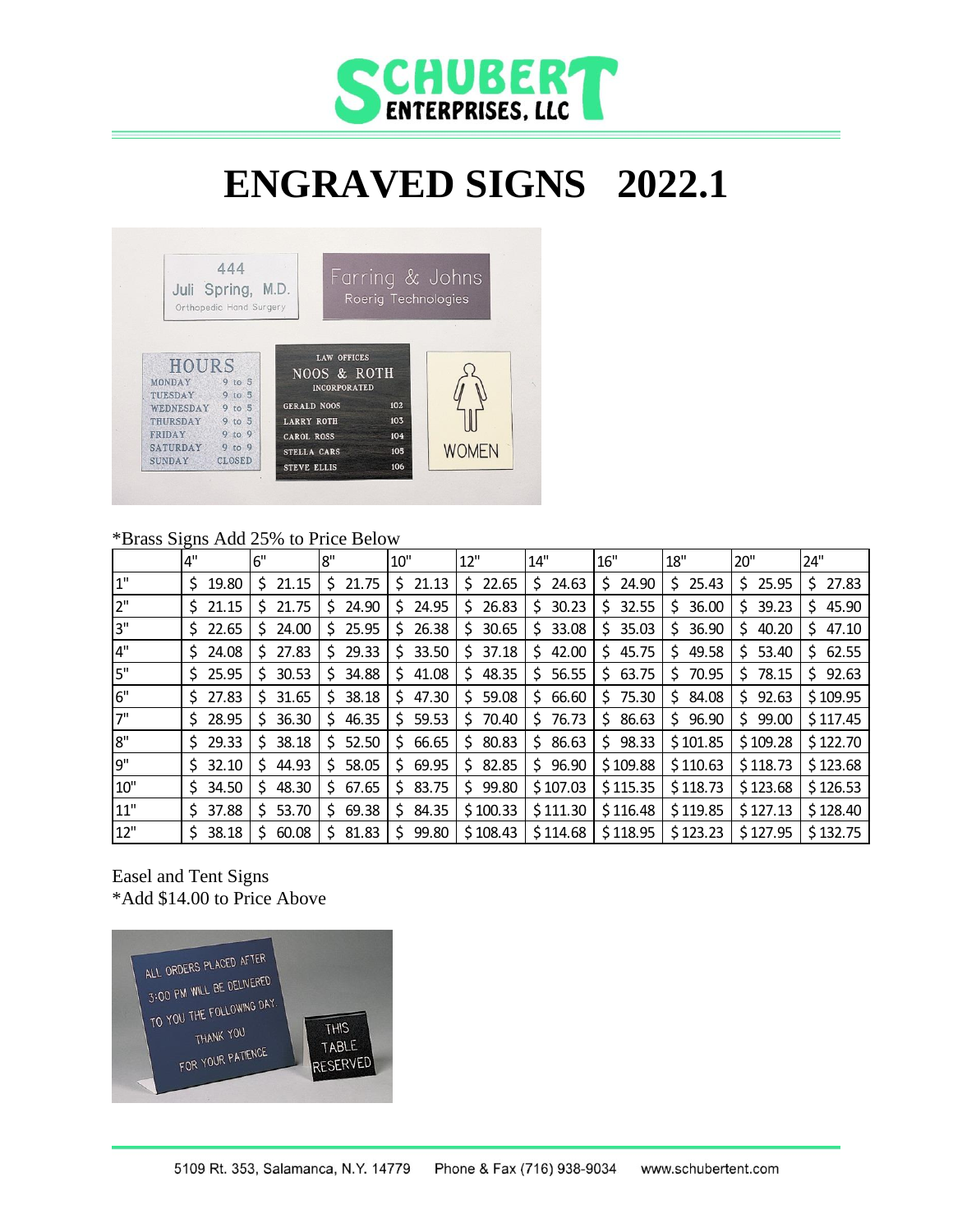# **ENGRAVING MATERIALS**

Plastics - Are made with different color core and surface materials. The surface is engraved away to reveal the core color.



**Brass** - Brass material is made with a polished lacquered surface that is removed with the laser. The finished product is a smooth surface.





**MARBELIZED RED** 



MARBELIZED **GREY**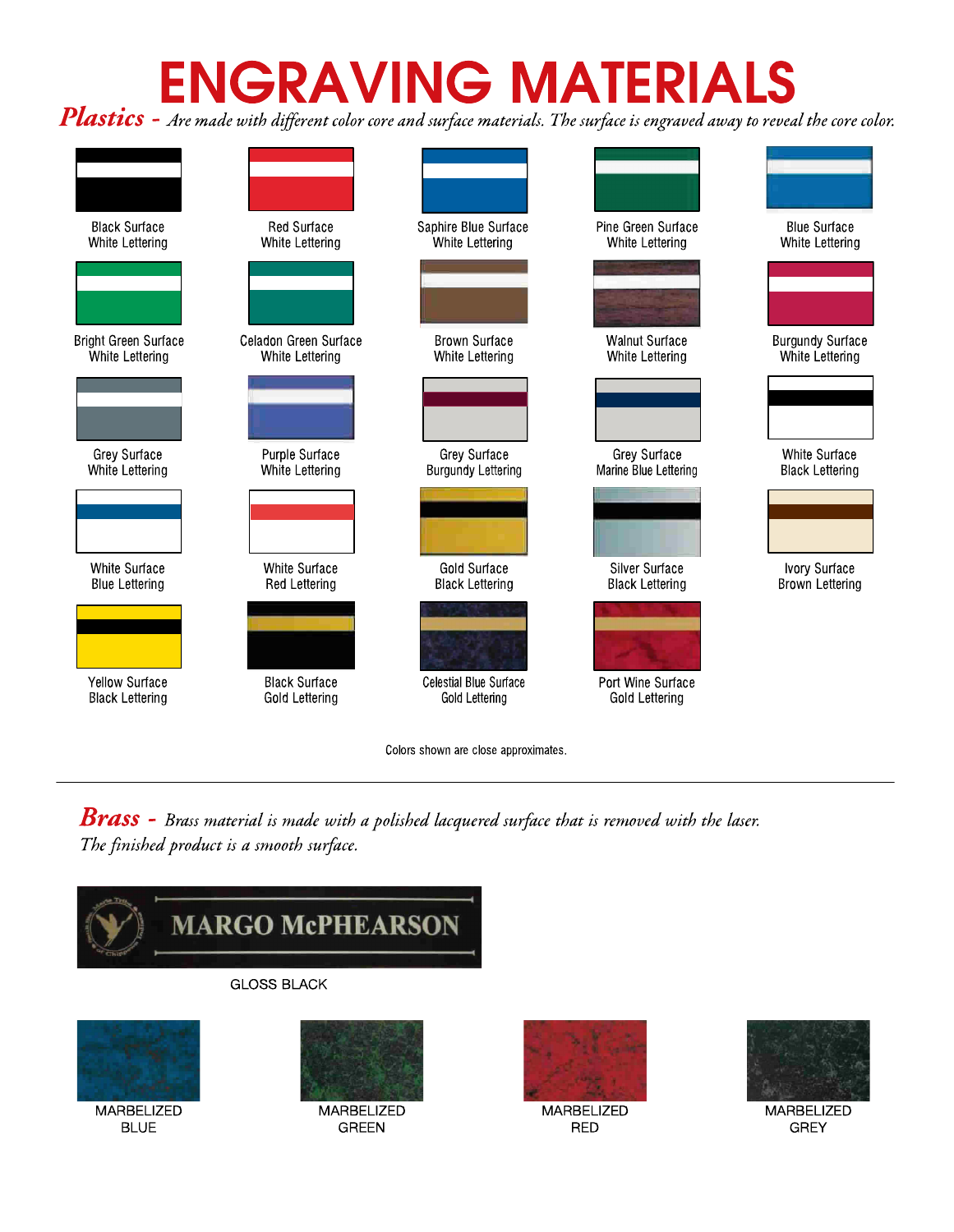

# ENGRAVED NAMETAGS



#### **PRICES:**

| $\vert(1)$ | 22.23 ea.    |  |
|------------|--------------|--|
| $(2-4)$    | $$21.56$ ea. |  |
| $(5-9)$    | \$ 20.89 ea. |  |
| $(10+)$    | 20.22 ea.    |  |

\*Brass Sign Add 25% to the Price \*Duplicate Nametags deduct 15%

#### THREE SIZES:

\*2-1/2" X 5/8" \*3" X 1" \*3" X 1-1/2"

## **FASTENERS FOR ALL NAMETAGS**











**SAFETY PIN** 

**CLUTCH** 

POCKET CLIP

SWIVEL

**MAGNET** 

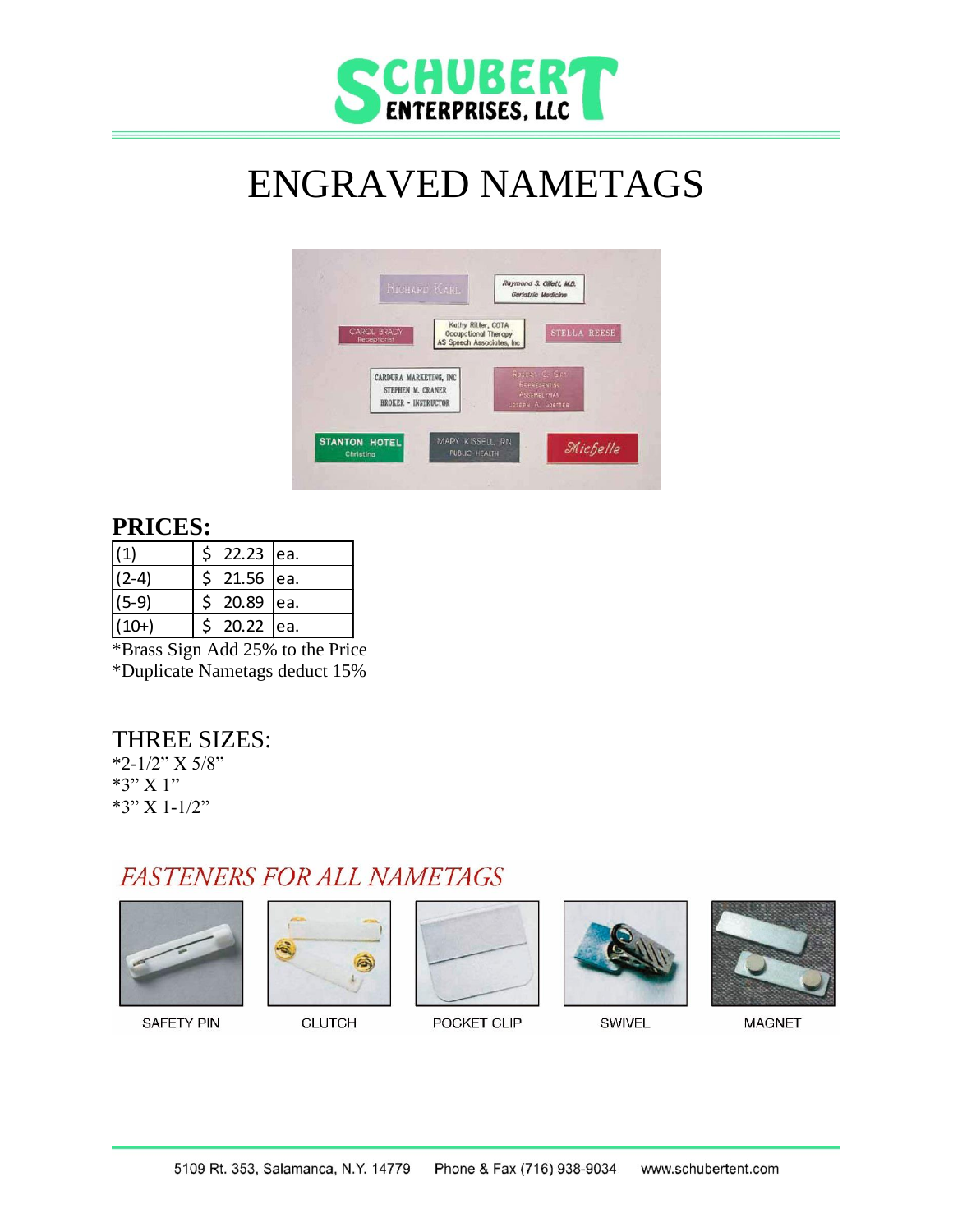![](_page_3_Picture_0.jpeg)

### 2022.1

#### Flat Wall Holder

\*Holder Available in Gold & Silver

\*Holder on 2" x 8" & 2" x 10" is also Available in Black

\*Brass Sign Add 25% to the Price

# RICHARD FISHER

|                 | Holder & Sign | Sign Only | Holder Only |  |
|-----------------|---------------|-----------|-------------|--|
| $1" \times 6"$  | \$32.65       | \$21.15   | \$11.50     |  |
| $1" \times 8"$  | 33.80         | \$21.75   | \$12.05     |  |
| 2" x 8"         | \$37.50       | 24.90     | \$12.60     |  |
| $2" \times 10"$ | 38.38         | 24.95     | 13.43       |  |

#### **Metal Desk Holder**

\*Holder Available in Gold & Silver

\*Holder on 2" x 8" & 2" x 10" is also Available in Black

\*Brass Sign Add 25% to the Price

![](_page_3_Picture_12.jpeg)

|                | Holder & Sign | Sign Only | Holder Only |
|----------------|---------------|-----------|-------------|
| $1" \times 6"$ | 33.20         | 21.15     | 12.05       |
| $1" \times 8"$ | 34.35         | 21.75     | 12.60       |
| 2" x 8"        | 40.80         | 24.90     | 15.90       |
| 2" x 10"       | 43.05         | 24.95     | 18.10       |

## Walnut Desk Holder

\*Genuine Walnut Base

\*Brass Sign Add 25% to the Price

![](_page_3_Picture_17.jpeg)

|                | Holder & Sign | Sign Only | Holder Onlv |
|----------------|---------------|-----------|-------------|
| $2" \times 8"$ | 49.05         | 24.90     | 24.15       |
| 2" x 10"       | 50.75         | 24.95     | 25.80       |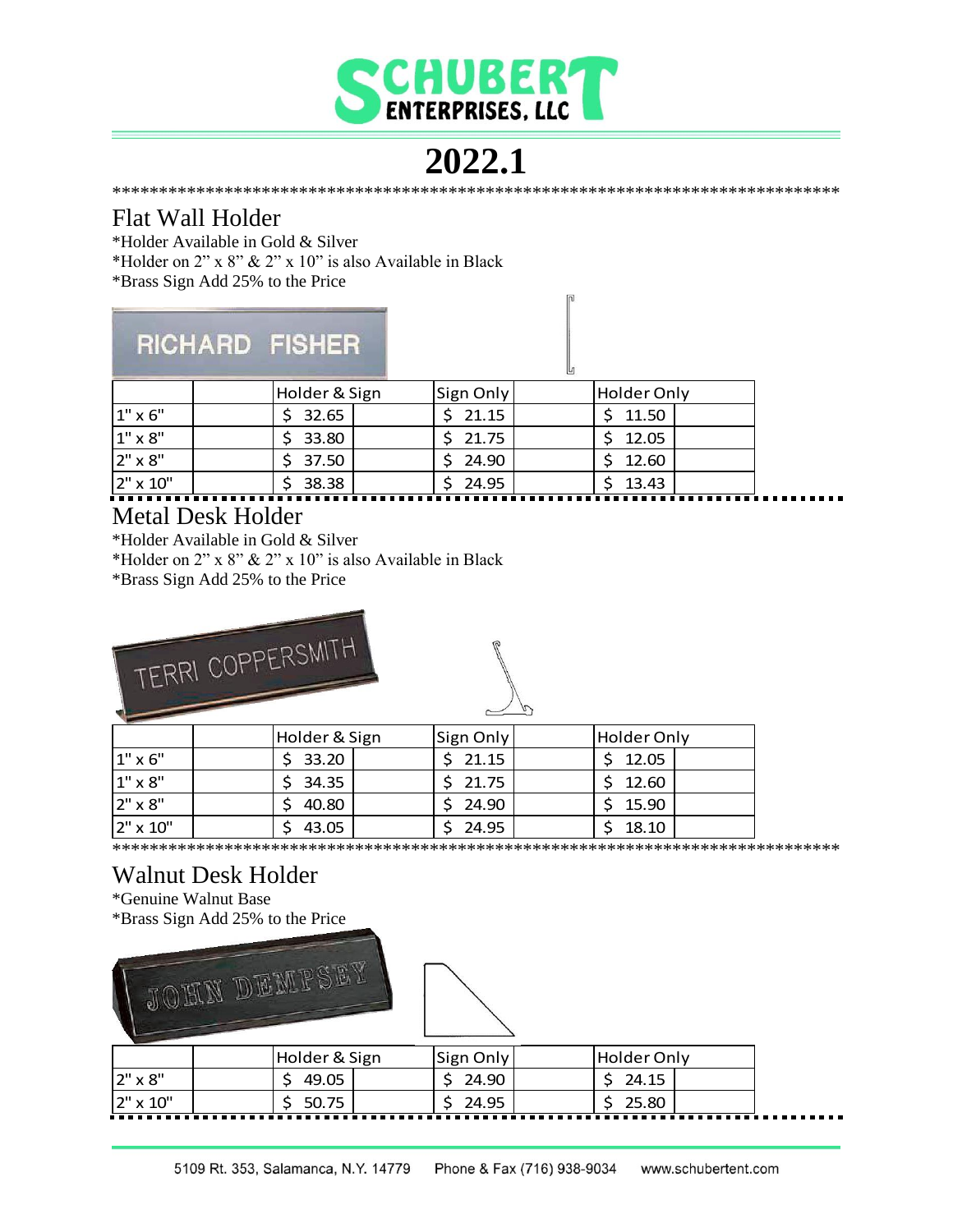![](_page_4_Picture_0.jpeg)

#### 2022.1 \*\*\*\*\*\*\*\*\*\*\*\*\*\*\*\*\*\*\*\*\*\*\*\*\*\*\*\*\*\*\*\*\*\*\*\*

#### **Business Card Holder**

\*Genuine Walnut Base \*Brass Sign Add 25% to the Price

![](_page_4_Picture_4.jpeg)

#### **Acrylic Base**

\*Base Available in Clear or Black Acrylic

\*Brass Sign Add 25% to the Price

CARRIE ROBERTS RECEPTIONIST

|                | Holder & Sign |  | Sign Only |       | lHolder Onlv |       |  |
|----------------|---------------|--|-----------|-------|--------------|-------|--|
| $2" \times 8"$ | 39.98         |  |           | 24.90 |              | 15.08 |  |
| 2" x 10"       | 40.30         |  |           | 24.95 |              | 15.35 |  |

#### **Double Metal Desk Holder**

\*Holder Available in Gold or Silver. Top Sign 2"(h), Bottom Sign 1.5"(h) \*Brass Sign Add 25% to the Price

![](_page_4_Picture_13.jpeg)

|          | Holder & Sign | Sign Only 2" | Sign Only 1.5" | <b>Holder Only</b> |  |
|----------|---------------|--------------|----------------|--------------------|--|
| 8" Wide  | 74.50         | 24.90        | 24.90          | 24.70              |  |
| 10" Wide | 79.00         | 24.95        | 24.95          | 29.10              |  |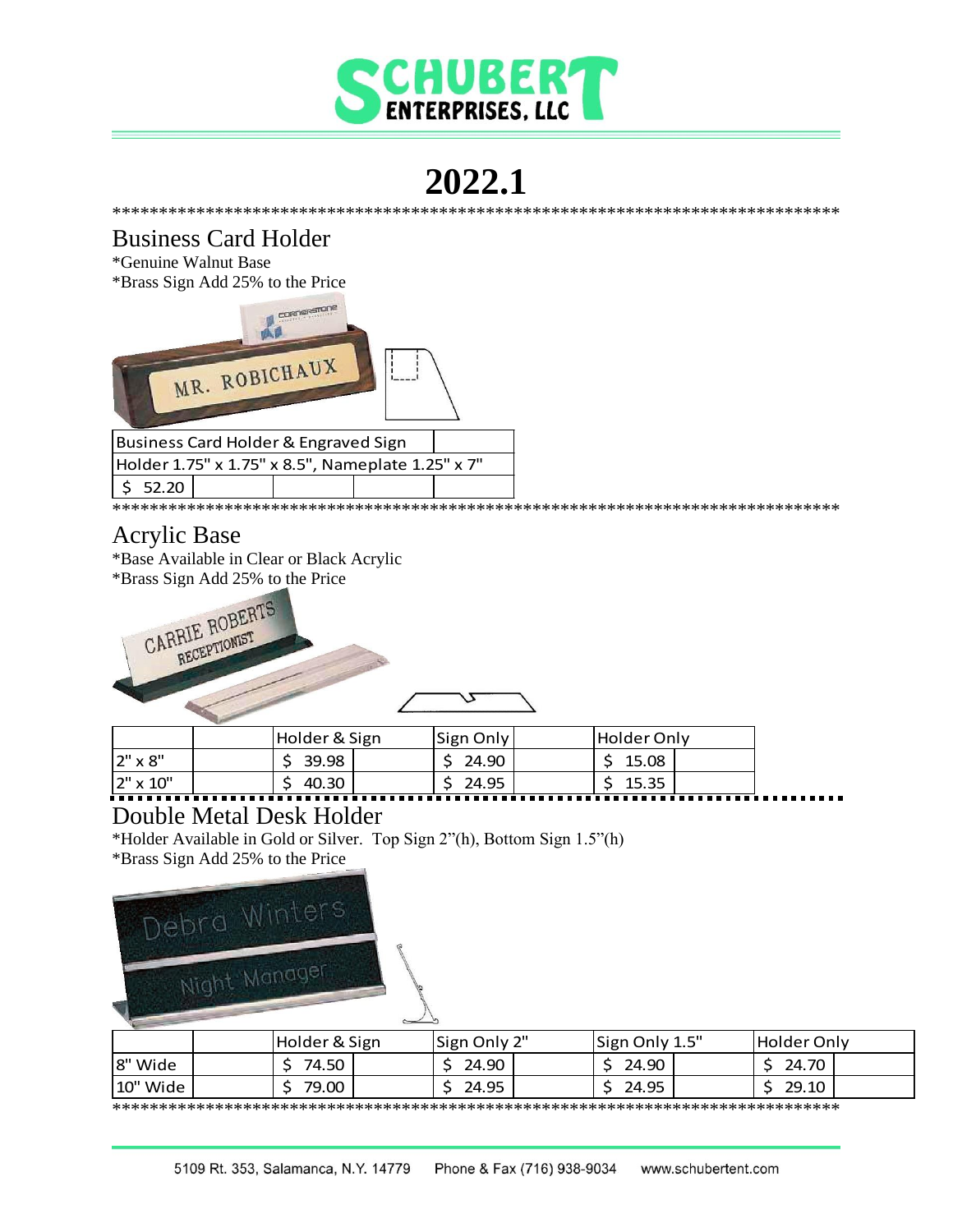![](_page_5_Picture_0.jpeg)

#### 2022.1

#### **Wall Bracket**

\*Holder available in Gold or Silver

\*Copy Available on One or Both Sides. When Ordering One Sided Units, please Indicate Right or Left Edge Mounting.

![](_page_5_Picture_5.jpeg)

|          | <b>Wall Bracket &amp; Engraved Sign</b> | Sign Only | <b>Bracket Only</b> |
|----------|-----------------------------------------|-----------|---------------------|
| 2" x 8"  | 65.70                                   | 49.80     | 15.90               |
| 2" x 10" | 65.80                                   | 49.90     | 15.90               |
| 4" x 10" | 84.00                                   | 67.00     | 17.00               |
| 4" x 12" | 91.35                                   | 74.35     | 17.00               |

#### Changeable Message Frames 2" x 13" Slider

\*2" x 10" Front Plate, 2" x 3" Left and Right Back Plate \*Holder available in Gold, Silver or Black

![](_page_5_Picture_10.jpeg)

| Changeable Message Frames |  |        |  |  |  |
|---------------------------|--|--------|--|--|--|
|                           |  | 565.95 |  |  |  |